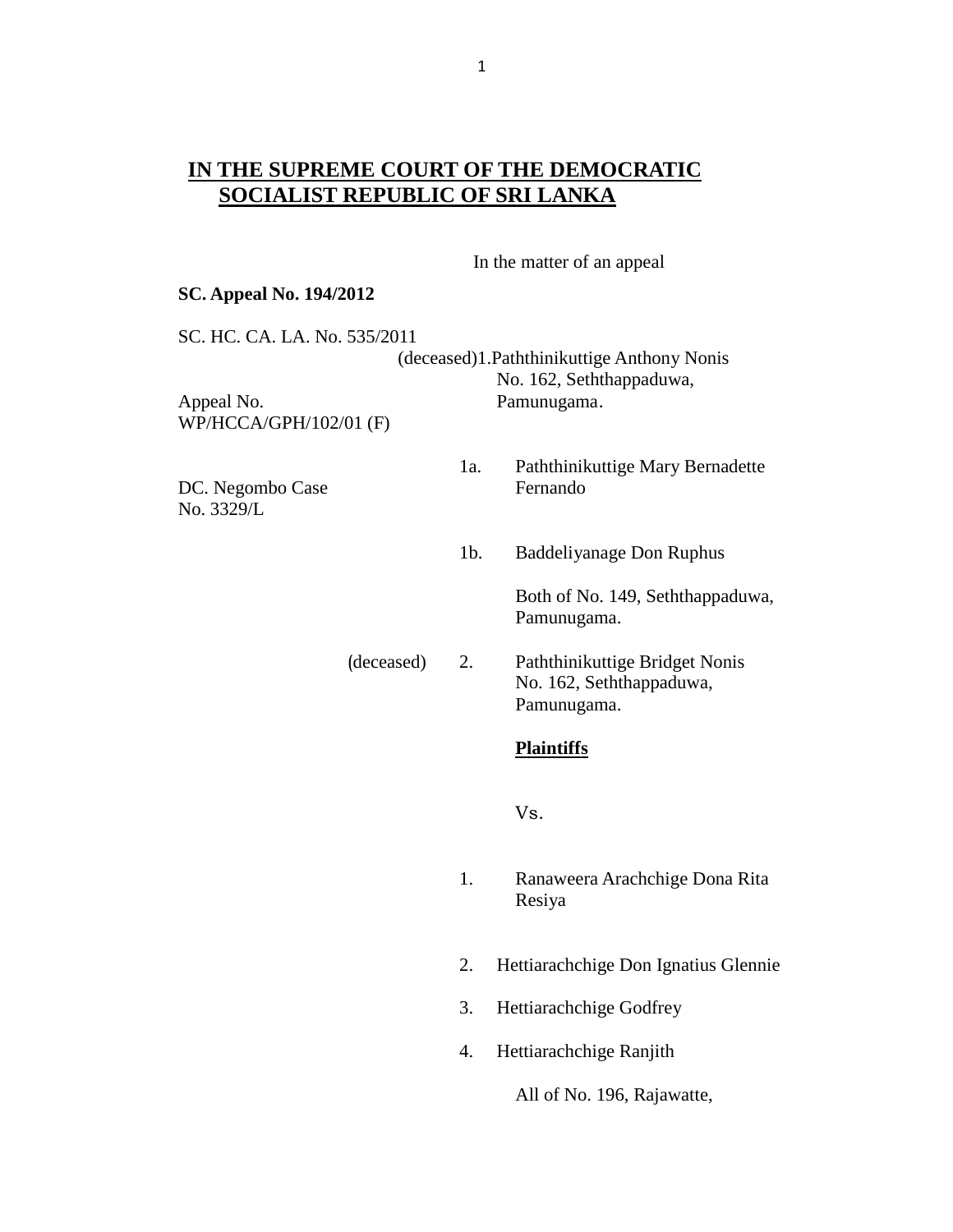Pamunugama.

## **Defendants**

# AND

- 1a. Paththinikuttige Mary Bernadette Fernando
- 1b. Baddeliyanage Don Ruphus Both of No. 149, Seththappaduewa, Pamunugama.

## **Plaintiff-Appellants**

Vs.

| (deceased) | 1. Ranaweera Arachchige Dona Rita<br>Resiya                                                |
|------------|--------------------------------------------------------------------------------------------|
|            | 1a. Philip Neri Hettiarachchi<br>No. 196, Rajawatta,<br>Seththappaduwa,<br>Pamunugama.     |
|            | 2. Hettiarachchige Don Ignatius Glennie                                                    |
|            | 3. Hettiarachchige Godfrey                                                                 |
| (deceased) | 4. Hettiarachchige Ranjith                                                                 |
|            | All of No. 196, Rajawatte,<br>Pamunugama.                                                  |
|            | 4a. Arachchige Rose Mary Nirmala<br>No.301A, Bollathe, Ganemulla.<br>Defendant-Respondents |
|            | AND NOW BETWEEN                                                                            |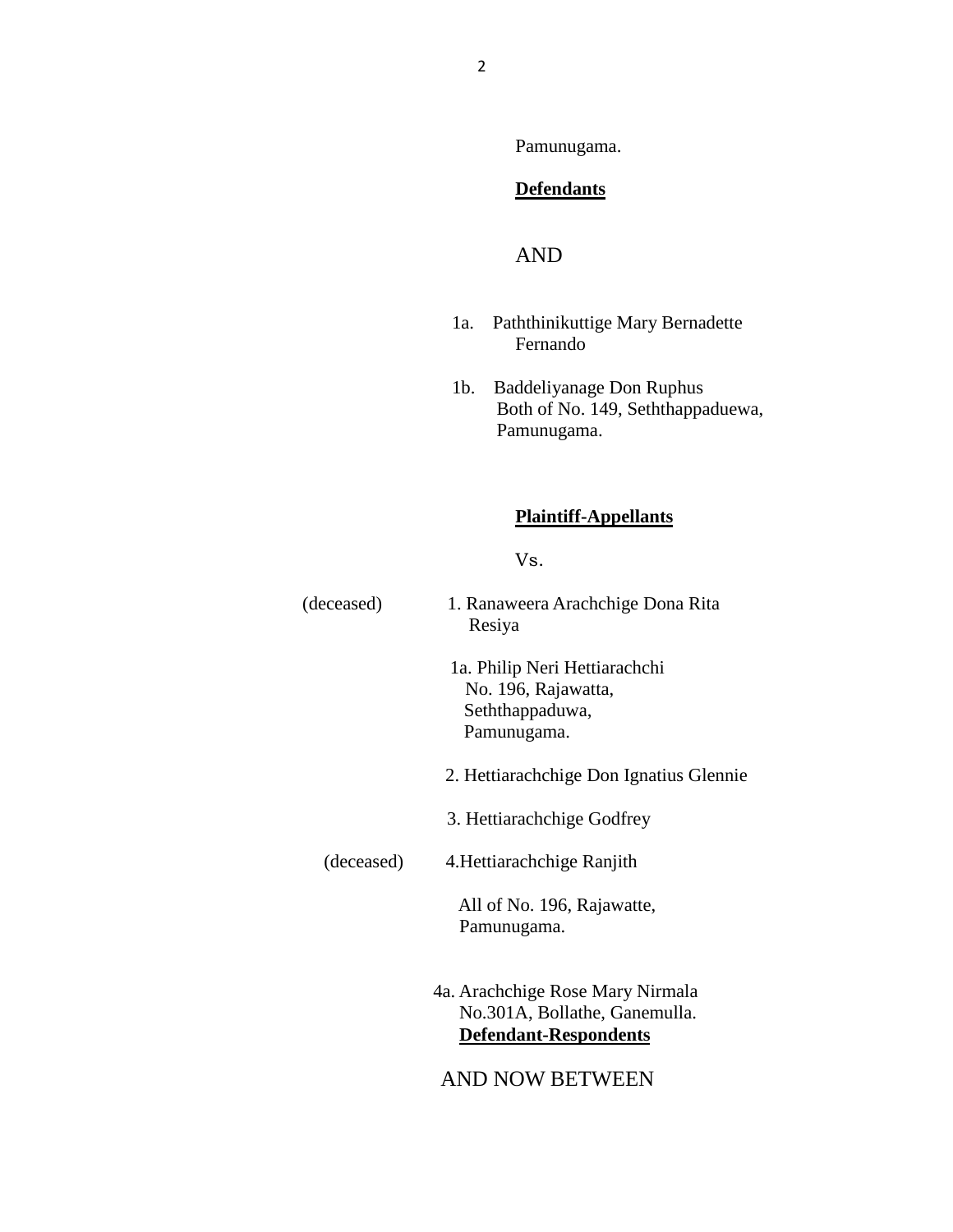- 1a. Philip Neri Hettiarachchi No. 196, Rajawatta, Seththappaduwa, Pamun
- 2. HettiarachchigeDonIgnatius Glennie
- 3. Hettiarachchige Godfrey Both of No. 196, Rajawatte, Pamunugama.

#### **Defendant-Respondent-Petitioners**

Vs.

- 1a. Paththinikuttige Mary Bernadette Fernando
- 1b.Baddeliyanage Don Ruphus Both of No. 149, Seththappaduwa, Pamunugama.

#### **Plaintiff-Appellant-Respondents**

 4a. Arachchige Rose Mary Nirmala No. 301A, Bollathe, Ganemulla.

#### **Defendant-Respondent-Respondent**

Before : Sisira J. de Abrew, J. Prasanna Jayawardena, PC, J. & L. T. B. Dehideniya, J.

Counsel : H. Withanachchi with Anuradha Weerakkody for the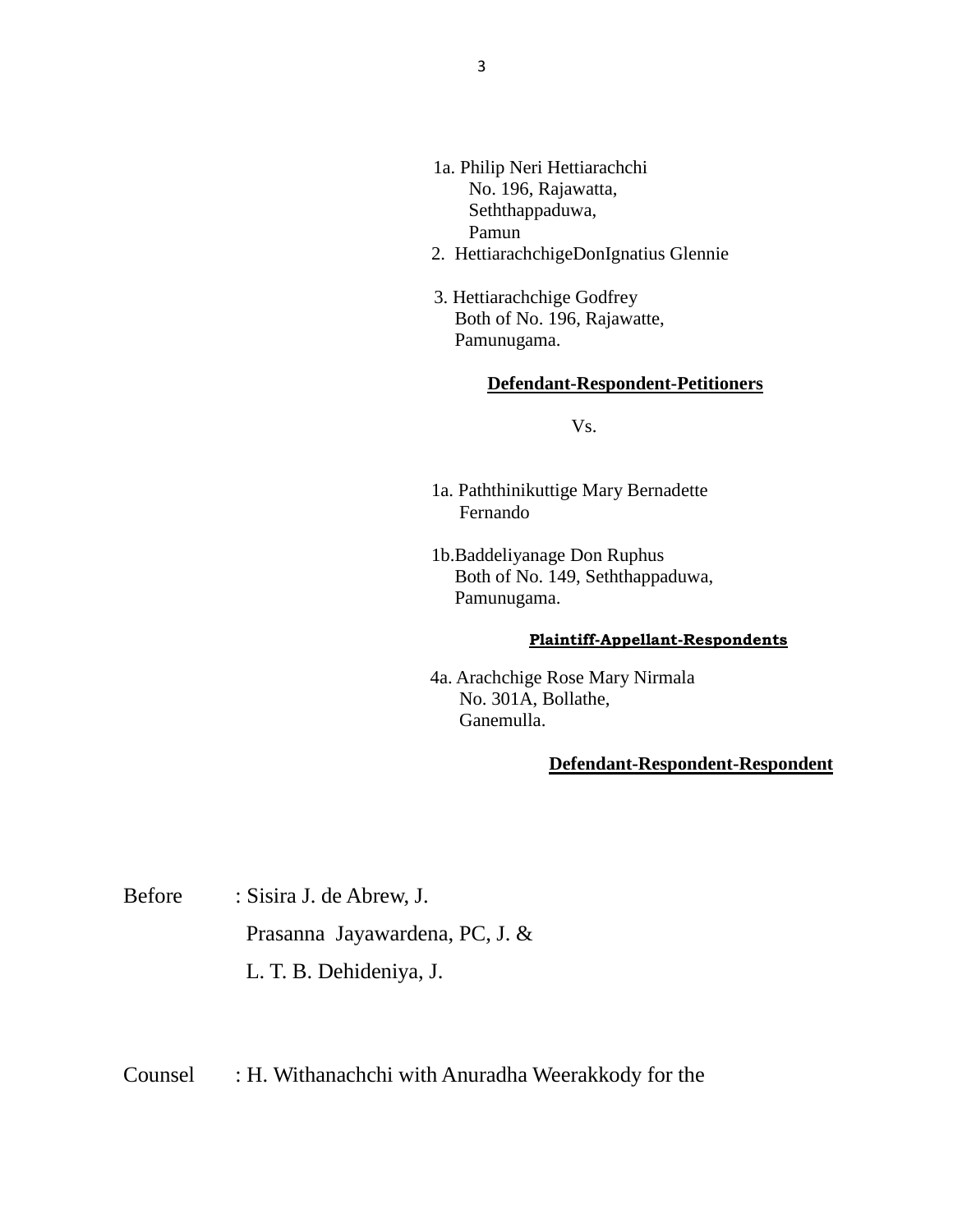Defendant-Respondent-Appellants. S. A. D. S. Suraweera for the Substituted Plaintiff- Appellant-Respondents.

Argued on : 02.10.2018

Decided on : 03.12.2018

Sisira J. de Abrew, J.

The Plaintiff-Appellant-Respondent-Respondent (hereinafter referred to as the Plaintiff-Respondent) filed action bearing No.3329/L in the District Court of Negombo against the Defendant-Respondent-Petitioner-Appellant (hereinafter referred to as the Defendant-Appellant) for a declaration of title to the land described in the plaint (Dhangahawathukabella). The learned District Judge after trial by his judgment dated 2.4.2001 dismissed the case of the Plaintiff. Being aggrieved by the said judgment of the learned District Judge, the Plaintiff-Respondent appealed to the Civil Appellate High Court. The learned Judges of the Civil Appellate High Court by their judgment dated 19.8.2011 set aside the judgment of the learned District Judge and entered judgment in favour of the Plaintiff-Respondent. Being aggrieved by the said judgment the Defendant-Appellant has appealed to this court and this court by its order dated 5.11.2012 granted leave to appeal on questions of law stated in paragraphs  $25(i), (ii), (iii), (v), (vi)$  and (vii) of the Petition of Appeal dated 16.12.2011 which are set out below.

1. Did the High Court err in law by misconstruing the principles laid down in Sirajudeen Vs. Abbas in determining the acquisition of prescriptive rights claimed by the Plaintiffs?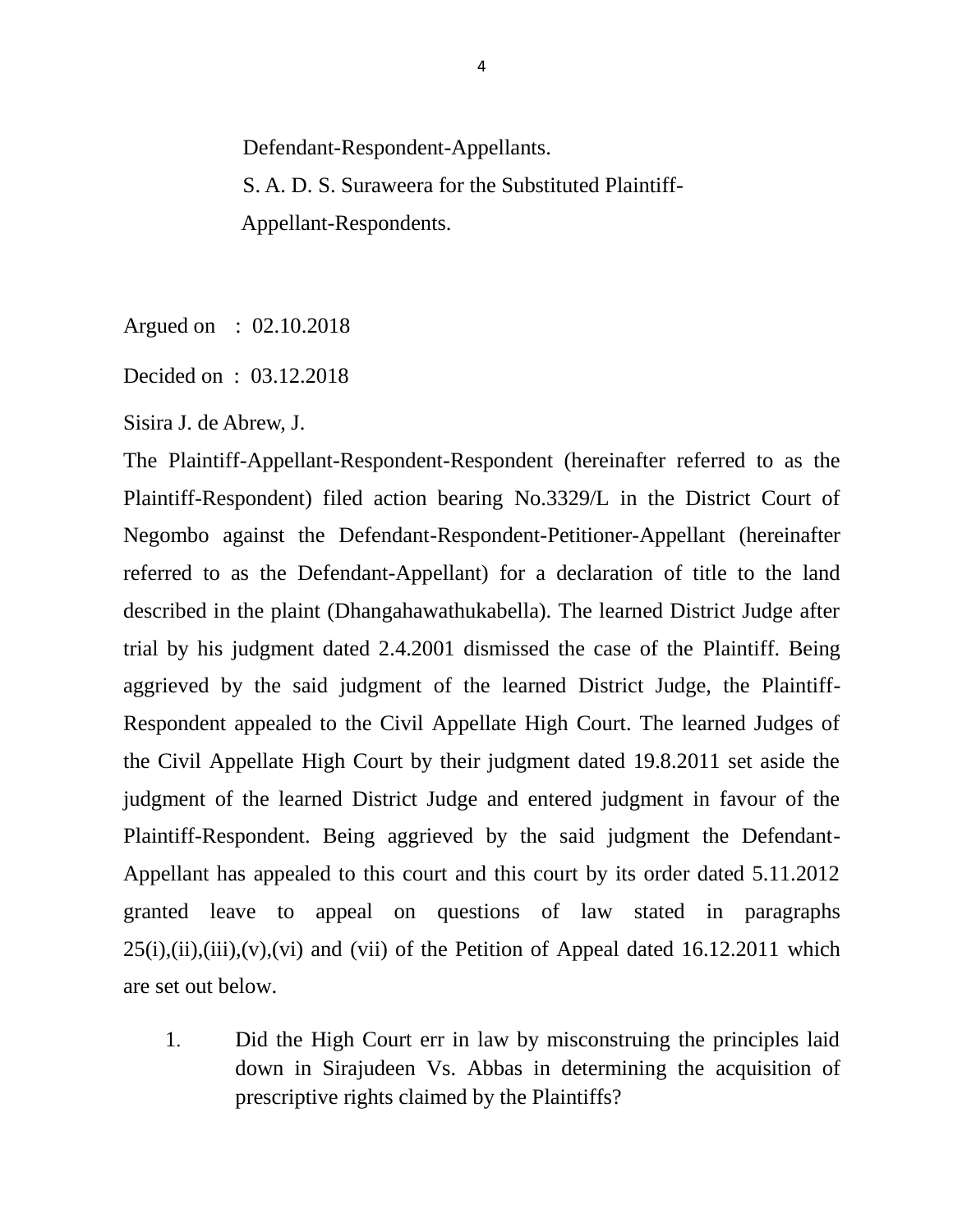- 2. Were the learned Judges of the High Court in error by the application of the starting point of the acquisition of prescriptive rights in favour of the Plaintiffs?
- 3. Has the High Court misdirected itself by holding that the  $1<sup>st</sup>$  Plaintiff commenced his possession of the land in suit from the day the same was mistakenly transferred to the Defendants?
- 4. Did the High Court err in law by reversing the findings of the learned Trial Judge arrived at against the Plaintiffs on the question of prescription?
- 5. Has the High Court erred in law by holding that the Plaintiffs had established adverse possession against the Defendants so as to acquire the corpus by way of prescription?
- 6. Did the learned High Court Judges err with regard to the burden of proof by casting the burden on the Defendants to establish their prescriptive claim?

Facts of this case may be briefly summarized as follows.

It is undisputed that nine lands including a land called Dhangahawathukabella which is the subject matter of this case and a land called Kadolgahawatta had been transferred to Plaintiff Anthony Nonis (now deceased) by deed No 815(P1) dated 12.2.1960 by RA Danial Fernando, HD Philip Neri, and Justin Hamy. Plaintiff-Respondent claimed that Anthony Nonis by deed No 818 (V1) dated 1.3.1960 transferred seven (7) lands out of nine lands referred to in deed No.815 to Rita Resiya (the 1<sup>st</sup> defendant), the wife of Philip Neri keeping the land called Dhangahawathukabella and the land called Kadolgahawatta with Anthony Nonis. Thus Plaintiff-Respondent and his heirs were under honest belief that they were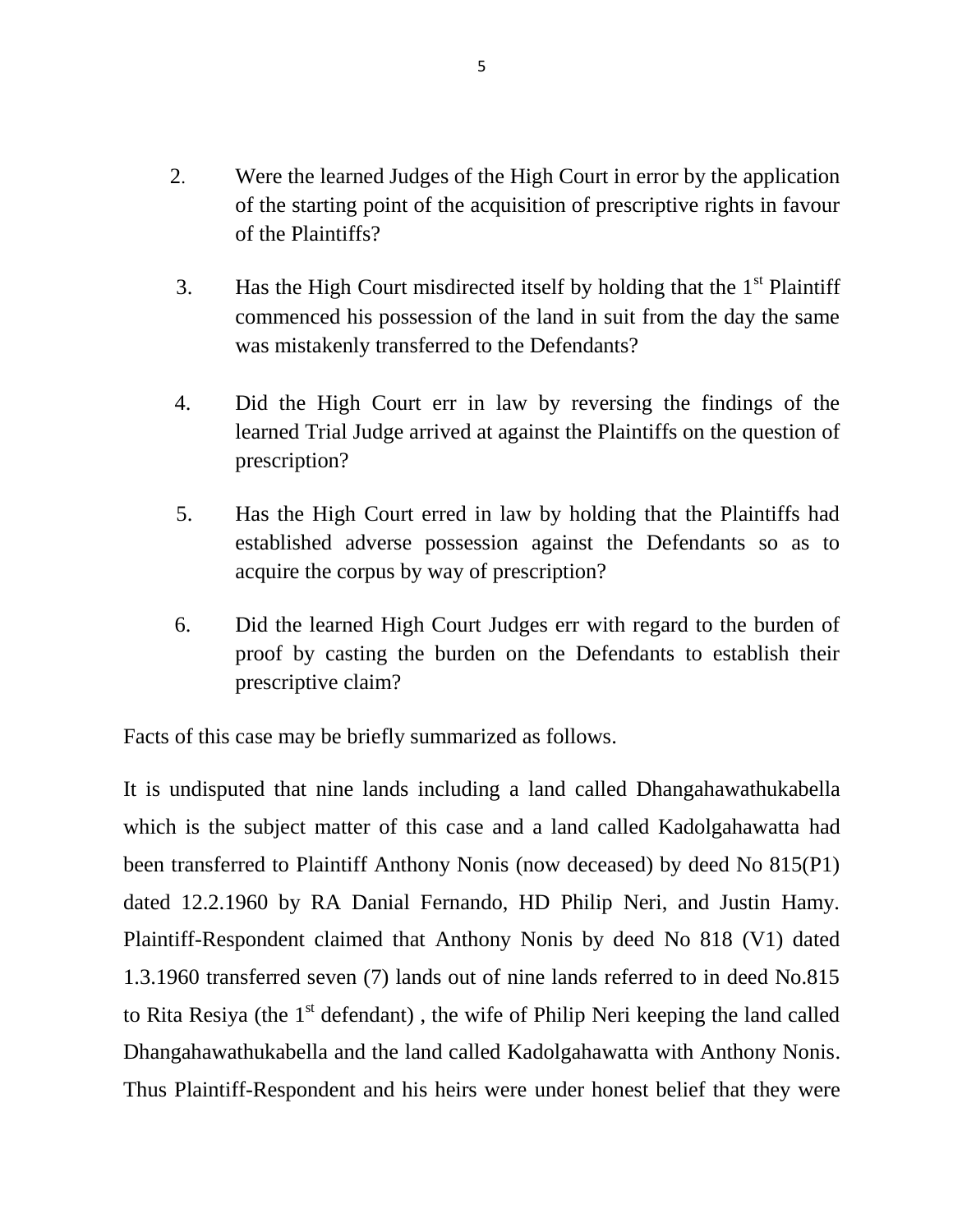the owners of the said two lands. Although the Plaintiff-Respondent and his heirs thought that lands called Dhangahawathukabella and the land called Kadolgahawatta had not been transferred to the  $1<sup>st</sup>$  defendant, the deed No 818 (V1) dated 1.3.1960 reveals that the said two lands had been transferred to the  $1<sup>st</sup>$ defendant. But the Plaintiff-Respondent claimed that Anthony Nonis and his heirs (the wife and children) possessed these two lands from March 1960 onwards on the basis that they were the owners of the two lands. Most important question that must be decided in this case is whether Plaintiff-Respondent and his heirs have acquired prescriptive title to these two lands in terms of Section 3 of the Prescription Ordinance. Section 3 of the Prescription Ordinance reads as follows.

*Proof of the undisturbed and uninterrupted possession by a defendant in any action, or by those under whom he claims, of lands or immovable property, by a title adverse to or independent of that of the claimant or plaintiff in such action (that is to say, a possession unaccompanied by payment of rent or produce, or performance of service or duty, or by any other act by the possessor, from which an acknowledgment of a right existing in another person would fairly and naturally be inferred) for ten years previous to the bringing of such action, shall entitle the defendant to a decree in his favour with costs. And in like manner, when any plaintiff shall bring his action, or any third party shall intervene in any action for the purpose of being quieted in his possession of lands or other immovable property, or to prevent encroachment or usurpation thereof, or to establish his claim in any other manner to such land or other property, proof of such undisturbed and uninterrupted possession as*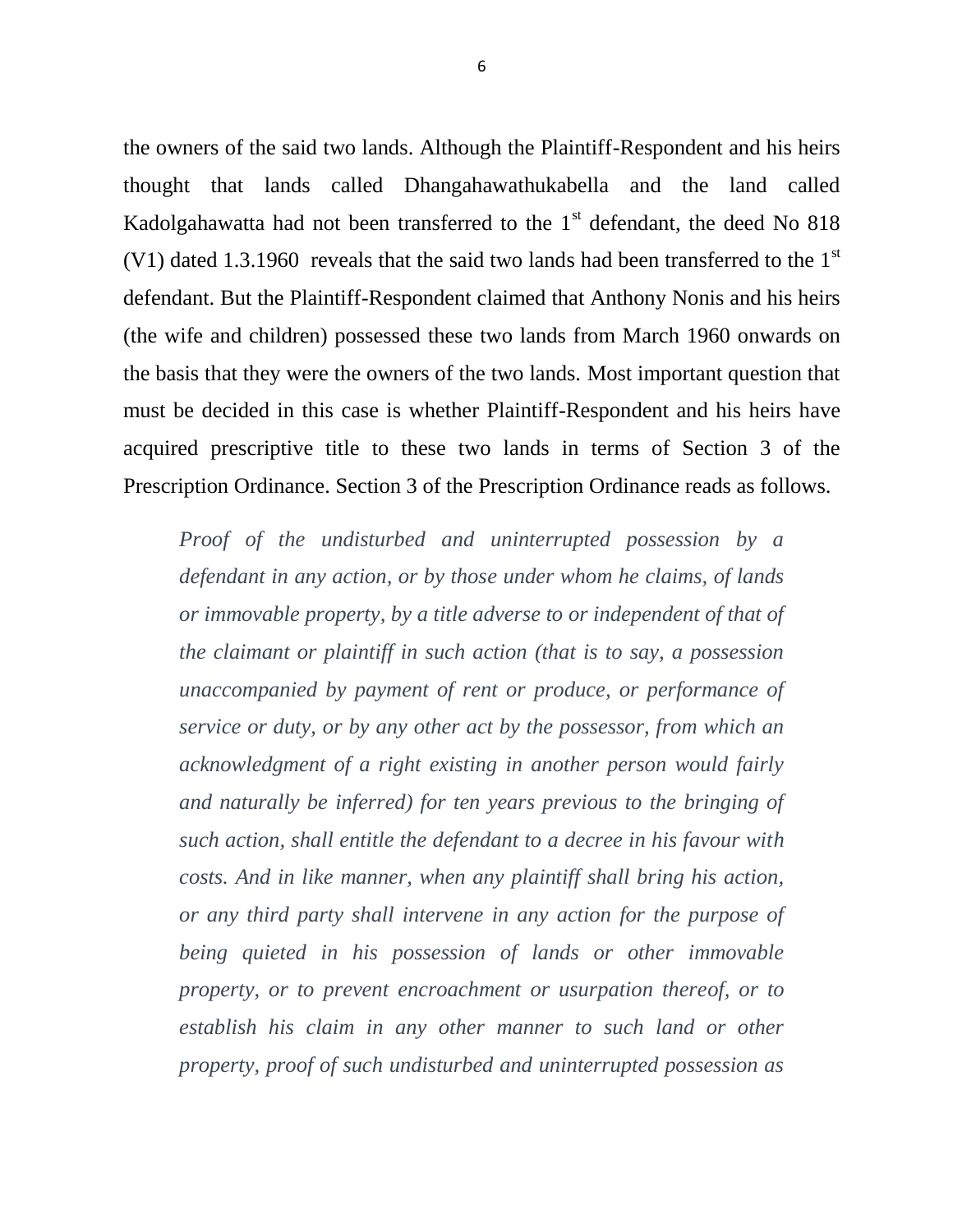*herein before explained, by such plaintiff or intervenient, or by those under whom he claims, shall entitle such plaintiff or intervenient to a decree in his favour with costs:*

*Provided that the said period of ten years shall only begin to run against parties claiming estates in remainder or reversion from the time when the parties so claiming acquired a right of possession to the property in dispute.*

In terms of Section 3 of the Prescription Ordinance, a person who claims prescription should prove the following ingredients.

- 1. Uninterrupted possession of the property.
- 2. Undisturbed possession of the property.
- 3. Adverse possession or independent possession of the property.

for a period of ten years.

A claimant who claims prescriptive title will be successful only if he proves the above ingredients.

1<sup>st</sup> and 2<sup>nd</sup> Ingredients are supported by the judicial decision in the case of Fernnado Vs Wijesooriya 48 NLR 320 at pages 325 and 326 wherein Canekeratne J observed thus:

"Another essential requisite to constitute such an adverse possession as will be of efficacy under the statute is continuity; and whether a possession is " undisturbed and uninterrupted " depends much upon the circumstances. If the continuity of possession is broken before the expiration of the period of time limited by the statute, the possession of the true owner is restored; in such a case to gain a title under the statute a new adverse possession for the time limited must be had."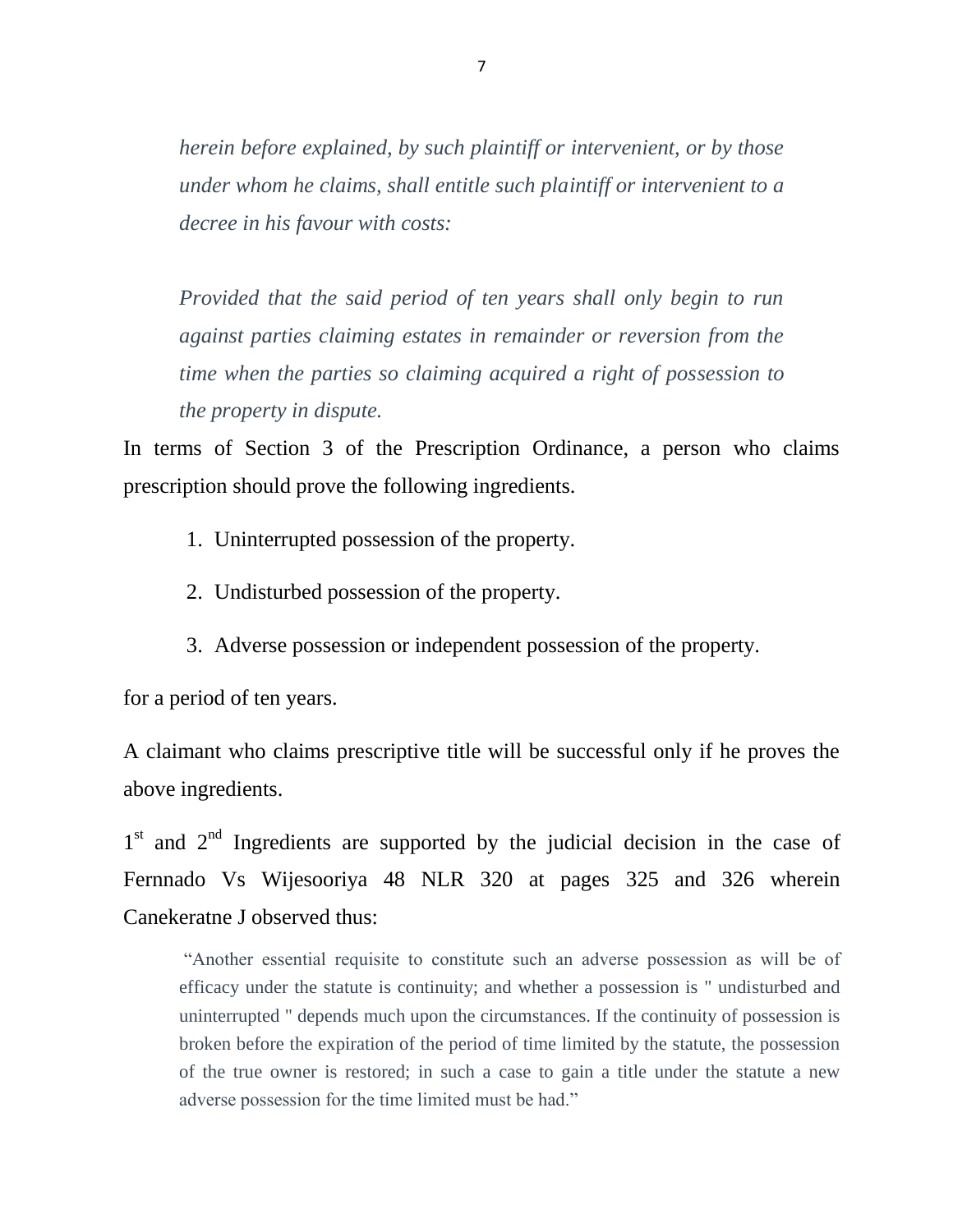In the present case, has the Plaintiff-Respondent enjoyed uninterrupted and undisturbed possession of the property in dispute (land called Dhangahawathukabella) for a period of ten years. Lucia Fernando who is the wife of Plaintiff Anthony Nonis in her evidence at pages 163 and 164 states that her husband executed deed No 818(V1) dated 1.3.1960 and from 1.3.1960 she and her husband were possessing the lands called Dhangahawathukabella and Kadolgahawatta till 25.3.1983 without any dispute. The sons of the  $1<sup>st</sup>$  defendant on 25.3.1983 came and disturbed their possession to the lands. The case was filed in August 1984. The  $1<sup>st</sup>$  defendant in her evidence at page 323 states that she even does not know the names of the said two lands. The above evidence clearly demonstrates that Plaintiff Anthony Nonis and his wife have had uninterrupted and undisturbed possession of the property in dispute for a period of 23 years.

The next question that must be considered is whether possession of the property in dispute by Plaintiff Anthony Nonis and his wife was an adverse possession. I now advert to this question. To claim prescriptive title under Section 3 of the Prescription Ordinance, the claimant's possession to the property should be an adverse possession or independent possession. This is one of the conditions that should be proved by the claimant. In this connection, I would like to consider certain judicial decision. In Fernnado Vs Wijesooriya 48 NLR 320 at pages 325 Canekeratne J observed thus:

There must be a corporeal occupation of land attended with a manifest intention to hold and continue it and when the intent plainly is to hold the land against the claim of all other persons, the possession is hostile or adverse to the rights of the true owner. It is the intention to claim the title which makes the possession of the holder of the land adverse ; if it be clear that there is no such intention there can be no pretence of an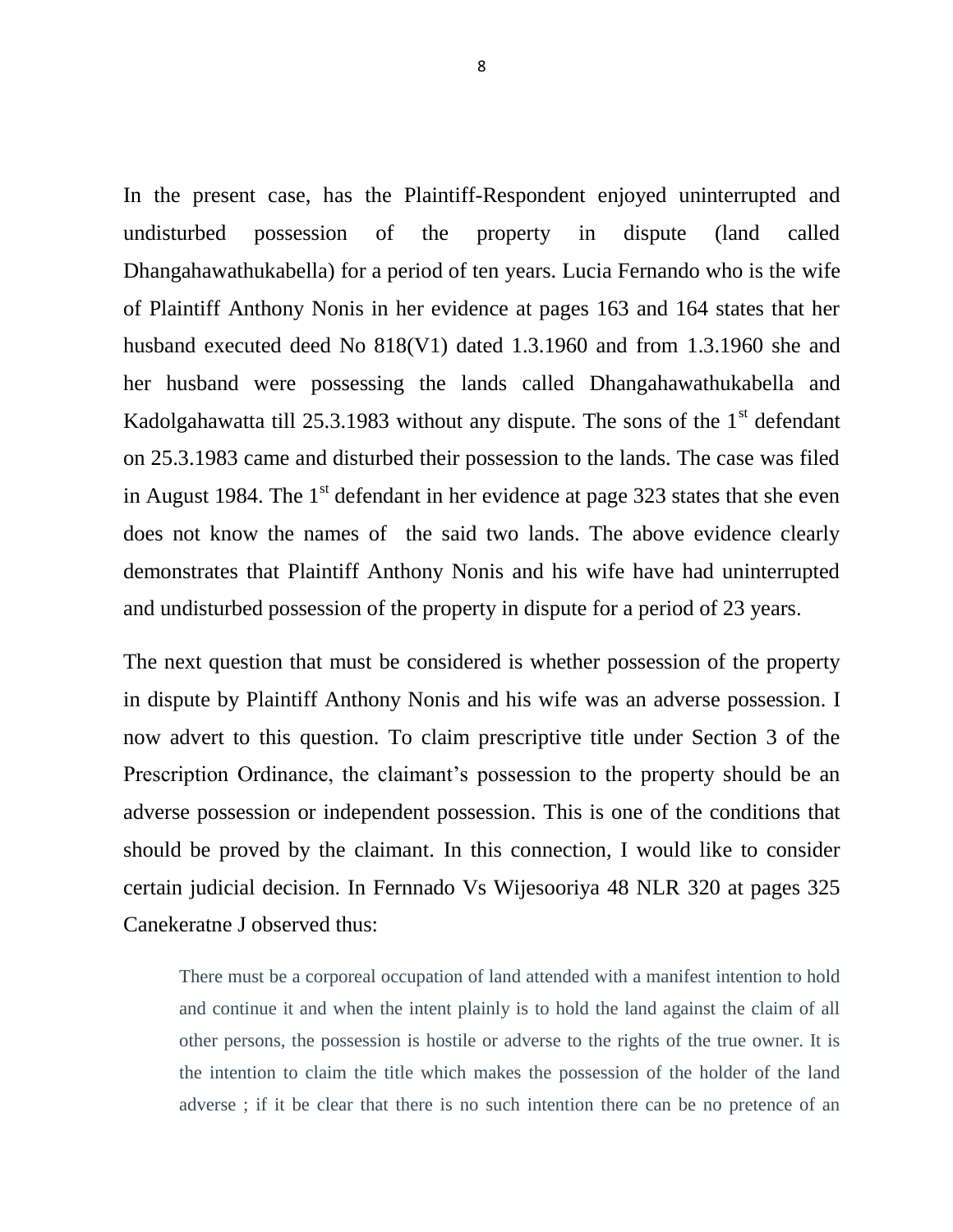adverse possession. It is necessary to inquire in what manner the person who had been in possession during the time held it, if he held in a character incompatible with the idea that the title remained in the claimant to the property it would follow that the possession in such character was adverse.

In De Silva Vs Commissioner General of Inland Revenue, 80 NLR 292 it was held as follows:

"Where property belonging to the mother is held by the son the presumption will be that it is permissive possession which is not in denial of the title of the mother and is consequently not adverse to her."

In the case of Seeman Vs David [2000] 3 SLR 23 wherein His Lordship Justice Weerasuriya held as follows. "The proof of adverse possession is a condition precedent to claim prescriptive rights".

Considering the above legal literature I hold that in order to prove adverse possession the claimant must prove that he possessed the property adverse to the original owner

Therefore it is seen that if a person, who claims prescription in terms of Section 3 of the Prescription Ordinance, possesses the property with a secret intention his possession cannot be considered as an adverse possession and as such he is not entitled to succeed in a claim of prescription. Further I hold that if a person who knows that he is not the owner of a property starts possessing the property with a secret intention that he would be able to claim prescription at the end of ten years, such a person is **not** entitled to claim prescription under Section 3 of the Prescription Ordinance. This view is supported by the following judicial decisions. In Madunawala Vs Ekneligoda 3 NLR 213 wherein Bonser CJ held as follows: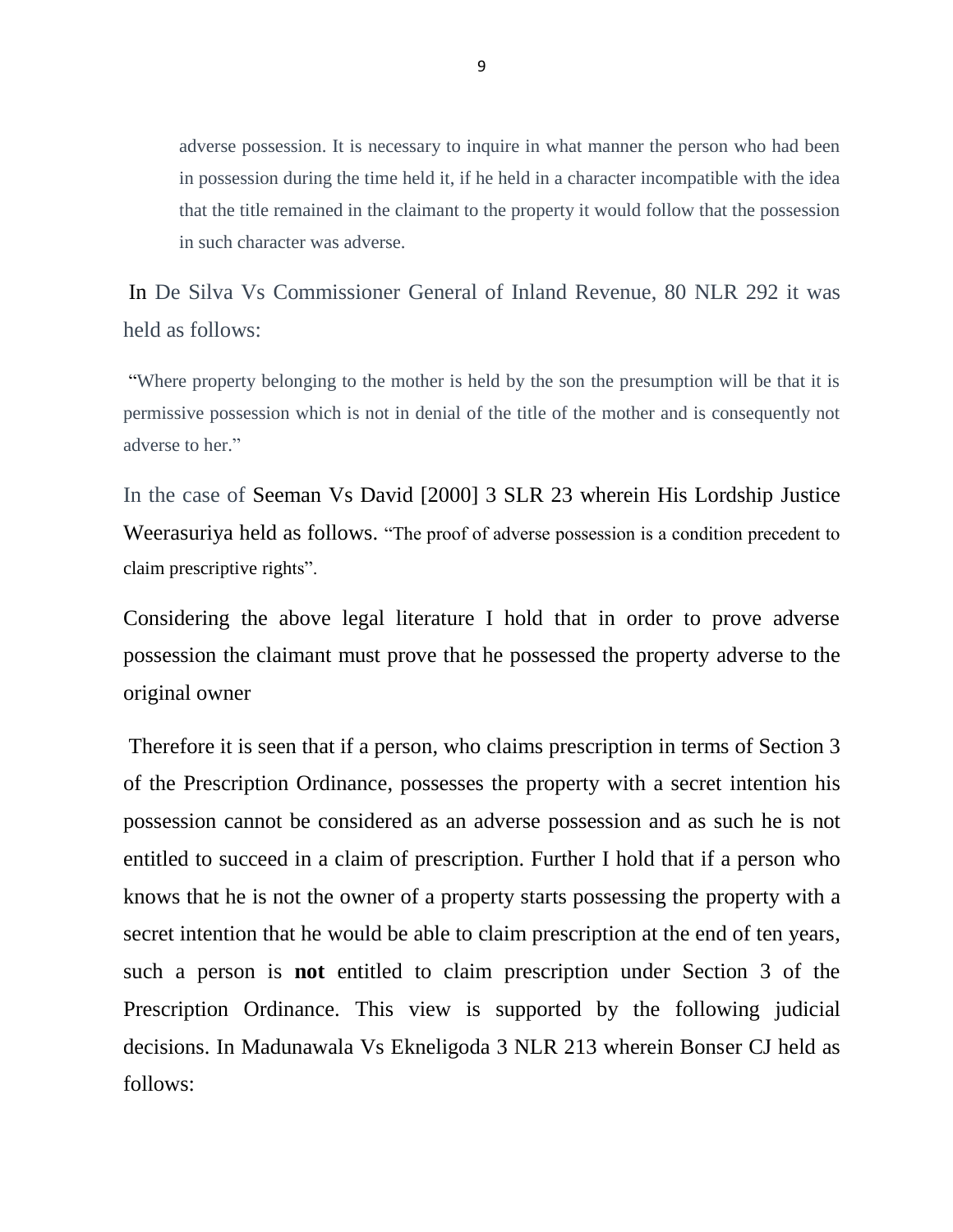"A person who is let into occupation of property as a tenant, or as a licensee, must be deemed to continue to occupy on the footing on which he was admitted, until by some overt act he manifests his intention of occupying in another capacity. No secret act will avail to change the nature of his occupation."

### BONSER, C.J. further observed thus:

 "Possession, as I understand it, is occupation either in person or by agent, with the intention of holding the land as owner."

## In Corea Vs Appuhamy 15 NLR 65 Privy Council held:

 A co-owner's possession is in law the possession of his co-owners. It is not possible for him to put an end to that possession by any secret intention in his mind. Nothing short of ouster or some thing equivalent to ouster could bring about that result.

 I further hold that if a person possesses a land with leave and licence of the owner, such a possession is not adverse possession. This view is supported by judicial decisions in De soysa vs Fonseka 58 NLR 501 and Siyaneris Vs Jayasinghe Udenis de Silva 52 NLR 289

In the case of De Soysa Vs Fonseka 58 NLR 501 this court held as follows.

 "When a user of immovable property commences with leave and licence the presumption is that its continuance rests on the permission originally granted. Clear and unmistakable evidence of the commencement of an adverse user thereafter for the prescriptive period is necessary to entitle the licensee to claim a servitude in respect of the premises."

 In the case of Siyaneris Vs Jayasinghe Udenis de Silva 52 NLR 289 Privy Council held as follows.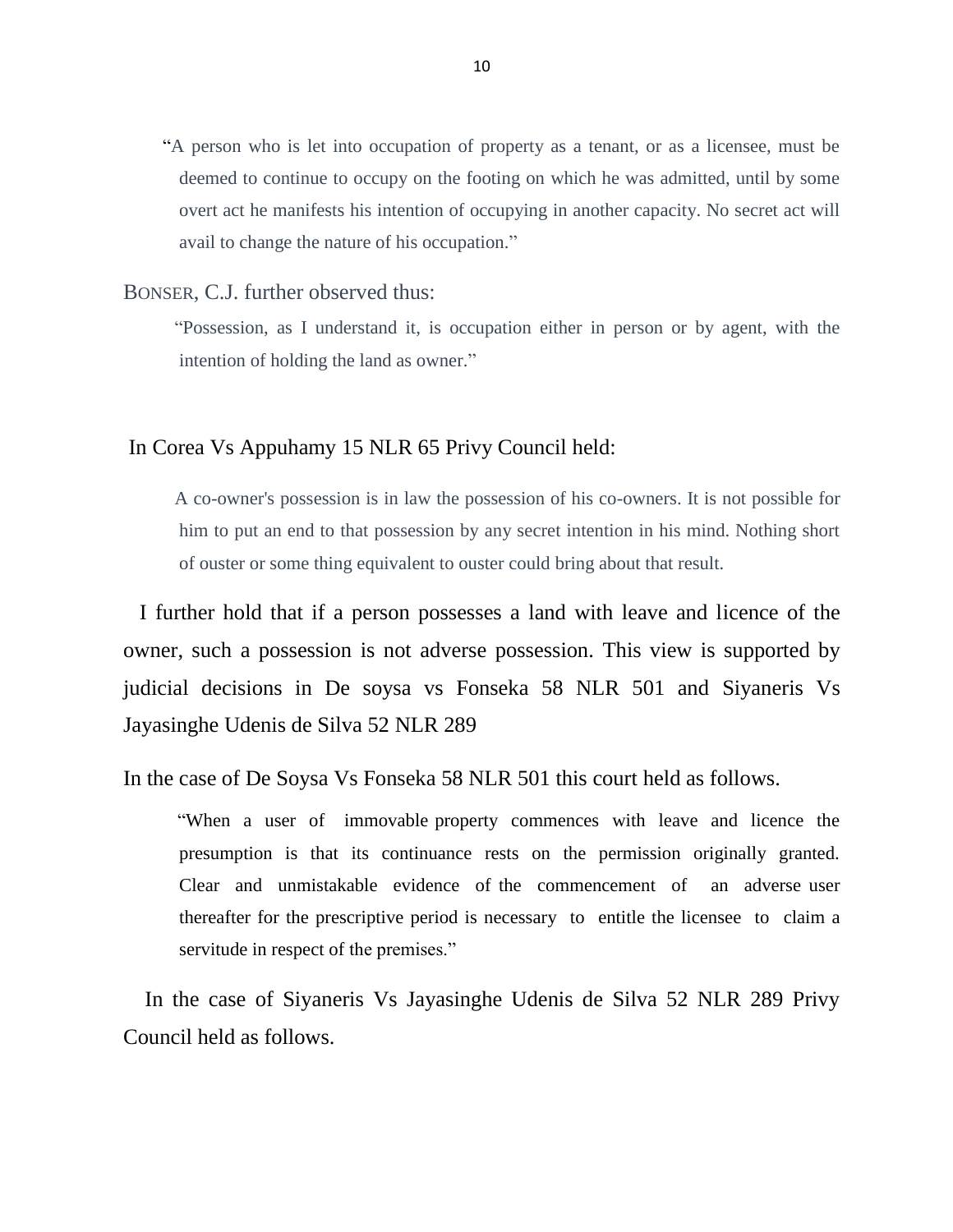"If a person gets into possession of land as an agent for another, prescription does not begin to run until he has made it manifest that he is holding adversely to his principal."

## In the case of Navaratne Vs Jayatunga 44 NLR 517 Howard CJ held thus:

"Where a person enters into occupation of property belonging to another with the latter's permission he cannot acquire title to such property by prescription unless he gets rid of his character of licensee by doing some overt act showing an intention to possess adversely.

As I pointed out earlier Anthony Nonis's wife Lucia Fernando in her evidence stated that they possessed the land in dispute for a period of 23 years without any dispute from 1.3.1960. She at page 202 states that she planted 40 coconut plants in this land. As I pointed out earlier, the  $1<sup>st</sup>$  defendant in her evidence states that she even does not know the name of the lands. The above evidence clearly establishes that the Plaintiff-Respondent has possessed the land in dispute on the honest belief that he is the owner of the land and that possession by the Plaintiff-Respondent was an adverse possession.

For the above reasons, I hold that the Plaintiff-Respondent has proved undisturbed, uninterrupted and adverse possession for a period of 23 years; that he has proved the necessary ingredients set out in Section 3 of the Prescription Ordinance and that the Plaintiff-Respondent is entitled to succeed in this case. For the aforementioned reasons, I answer the above questions of law in the negative. For the above reasons, I affirm the judgment of the learned Judges of the Civil Appellate High Court dated 8.11.2011 and dismiss this appeal with costs. The Judges of the Civil Appellate High Court were correct when they entered judgment in favour of the Plaintiff-Respondent. The Plaintiff-Respondent